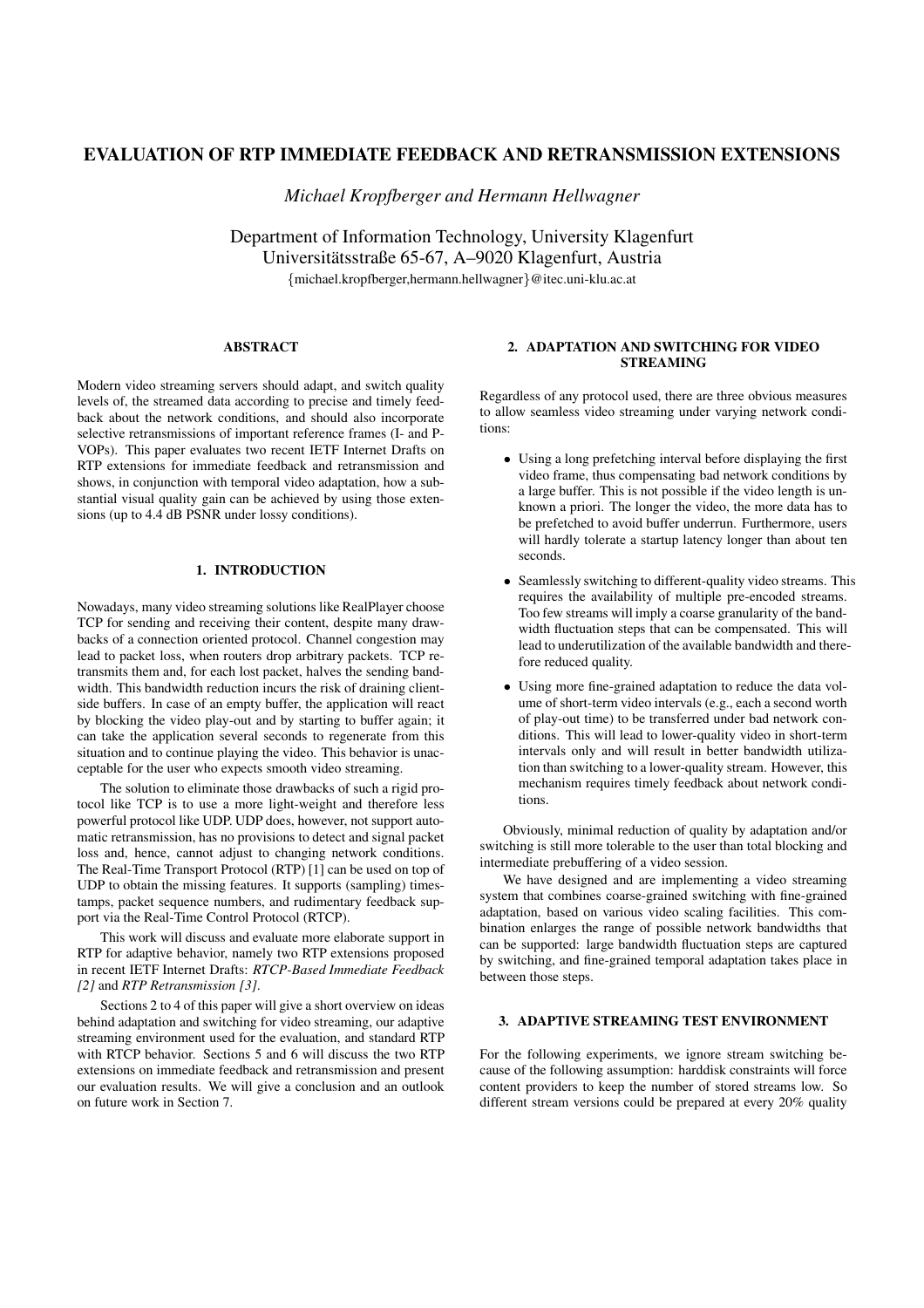reduction level. Since the average needed adaptation in the following measurements is always below 20%, we stay within one of those levels where we have to adapt more fine-granular.

In this paper, we are using only the *temporal* video adaptation capability of our system, since the goal of this investigation is to exercise and evaluate the extended RTP mechanisms (immediate feedback and retransmission) implemented in our streaming system, rather than the efficacy of its stream-out smoothing and switching mechanisms.

The video stream used for the evaluation is the MPEG-4 reference stream "Big Show One + Two" with 13,000 frames and a frame rate of 25 fps in CIF resolution. The average bitrate is 400 kbps, with quantization levels of 28 for B-VOPs and 16 for I- and P-VOPs. This leads to an average PSNR value of 27.8 dB. See Figure 1 for the unadapted PSNR chart for the encoded stream. To gain temporal scalability, the stream was encoded with four B-VOPs between I- and P-VOPs in each *one-second GOP*, yielding a fixed frame pattern of IBBBBPBBBBPBBBBPBBBBPBBBB.



Figure 1: PSNR values for the unadapted video with 400 kbps

All of the following measurements were performed on a trafficshaped 100 Mbps Ethernet network through an intermediary Internet Service Management Device (ISMD) from Rether Networks, Inc., which changes the available bandwidth every 30 seconds within a 20% range. Starting with 410 kbps, bandwidth is reduced to 370 kbps after 30 seconds, then degraded to a minimum of 320 kbps, which enforces 20% quality reduction compared to the original stream; subsequently, bandwidth is increased to 370 kbps and, finally, back to 410 kbps. This bandwidth fluctuation pattern is repeated within an infinite loop, yielding an average available bandwidth of about 350 kbps. The video was stored and streamed off a commodity PC under Linux and sent via the ISMD to another Linux PC using RTP/UDP with the different extensions.

Note that, without retransmission, arbitrary frames are lost, which may also include important I- and P-VOPs. This might make it impossible to decode correctly received frames. This fact is displayed in some graphs where we compare the received number of frames versus the number of decodable frames per second, which might largely diverge, if a reference frame was missing. Thus, exploiting the proposed Internet draft extensions, our streaming system can retransmit I- and P-VOPs to allow optimum decoding results at the receiver.

Adaptation and quality reduction is shown by displaying the PSNR loss in dB to the unadapted stream shown in Figure 1. So the less adaptation is done to the video, the more we converge to the zero line of the unadapted stream (see Figures 4, 7 and 9).

# **4. BASIC RTP FEEDBACK**

If the sender has to react to changing network conditions, *feedback* from the receiver is indispensable. The standard RTCP receiver report includes the percentage of lost packets since the last RTCP receiver report and the number of totally lost and sent packets since the beginning of the session.

Those reports are sent minimally every 5 seconds and are not allowed to exceed 5% of the overall corresponding RTP session traffic. With network utilization and the amount of participating senders/receivers in an RTP session, the reporting interval will increase or RTCP receiver reports may even be turned off. Still, applications can use this rarely sent information to adjust their streaming bandwidth.



Figure 2: Bandwidth measurements with standard RTCP feedback



Figure 3: Frame rate adjustments with standard RTCP feedback

Fig. 2 nicely shows the steps of the traffic shaper and the late reaction on bandwidth changes due to long intervals between RTCP reports. Furthermore, all estimations on available bandwidth are too high, further aggravating packet loss. This fact and the unavailability of retransmission result in an average frame rate of 15.7 fps and adaptation rates of up to 30%. Fig. 3 shows the received frames per second, but since referencing frames like I- and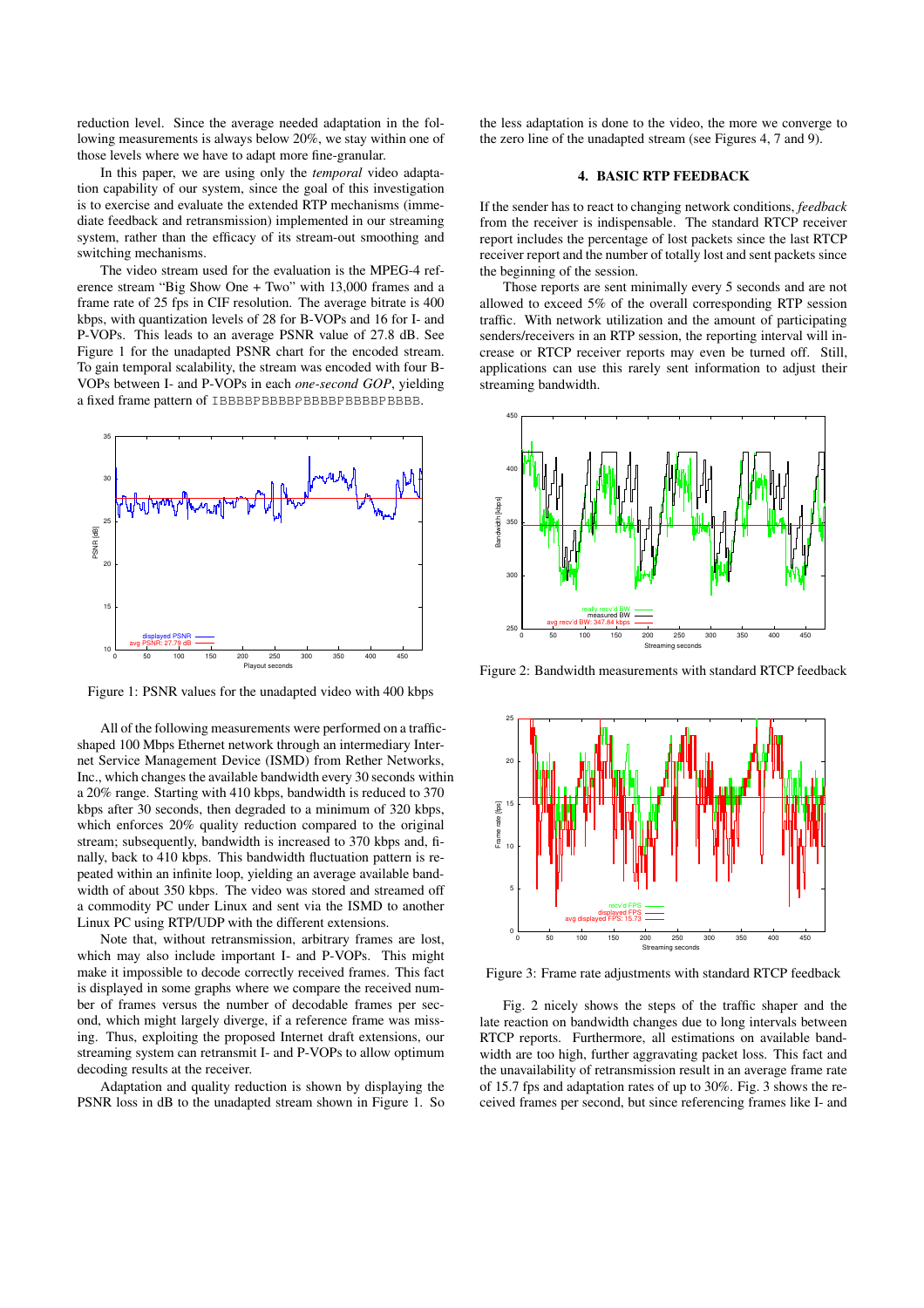

Figure 4: Quality loss with standard RTCP feedback

P-VOPs might be missing, the really displayable number of frames per second might decrease substantially. According to Fig. 4, we lose up to 16 dB PSNR quality because of lost I- and P-VOPs. The average quality reduction is about 5.6 dB.

#### **5. RTCP-BASED FEEDBACK EXTENSION**

Standard RTCP does not give any information about *which* packets were lost, just the measured loss ratio. To enable more accurate and immediate action on network problems, the immediate feedback extension to RTCP was proposed by Ott *et al.* [2]. In the best case, this allows information on loss (NACK) or receipt (ACK) of RTP packets in a round-trip time. Important data can be retransmitted and/or the original stream can be adapted to a lower bandwidth.

The draft proposes three modes of operation depending on the group size of participating hosts in an RTP setup:

- 1. The *immediate feedback mode* is used when the group size is small enough so that every receiving party has enough bandwidth to immediately send all RTCP feedback packets.
- 2. In the *early RTCP mode*, the group size or other parameters do not allow receivers to react on each event that would be worth (or is required) to be reported, but they are allowed to send RTCP packets before their regularly scheduled RTCP interval.
- 3. For a very large group size, it is no longer useful to provide feedback from individual receivers at all. Here, *normal rules for RTCP* intervals and packaging apply.

The draft not only introduces different possible sending modes of RTCP packets, but also an additional RTCP packet extension to cover more detailed feedback on single entities like packets or video frames. Feedback messages are classified as follows:

- *Transport layer feedback messages* for general purpose feedback information. These messages are based on packets and RTP sequence numbers, so they are independent from the particular codec or application.
- *Payload-specific feedback messages* are highly dependent on the used payload type; they are codec specific.
- *Application layer feedback messages* are totally handled by the application and are not further specified in the draft.

The draft defines the packet formats for NACK and ACK, which are based on the generic RTCP packet format. It further defines extensions to SDP within RTSP, so that the capability of extended feedback can be signalled by all participating servers and clients.

For this evaluation, we only use the *immediate feedback mode* in a unicast scenario with one client and one server. The feedback type employed is the simple *transport layer feedback*.



Figure 5: Bandwidth measurements with extended RTCP feedback



Figure 6: Frame rate adjustments with extended RTCP feedback

Fig. 5 again shows the steps of the traffic shaper and the better reaction on bandwidth changes because of the shortened RTCP reporting intervals. Also, the bandwidth fluctuations are better met. Still, the unavailability of retransmission leads to an average frame rate of 16.6 fps (see Fig. 6). According to Fig. 7, we lose up to 14 dB PSNR quality because of lost I- and P-VOPs. The average quality reduction is about 3.6 dB. Hence, the extended RTCP feedback brings about a gain of 2 dB under the same network conditions.

#### **6. RTP RETRANSMISSION**

The previously introduced RTCP feedback only informs about lost packets, but it does not specify how a server should react on this packet loss. Retransmissions are defined in another RTP extension called the *RTP retransmission payload format [3]*.